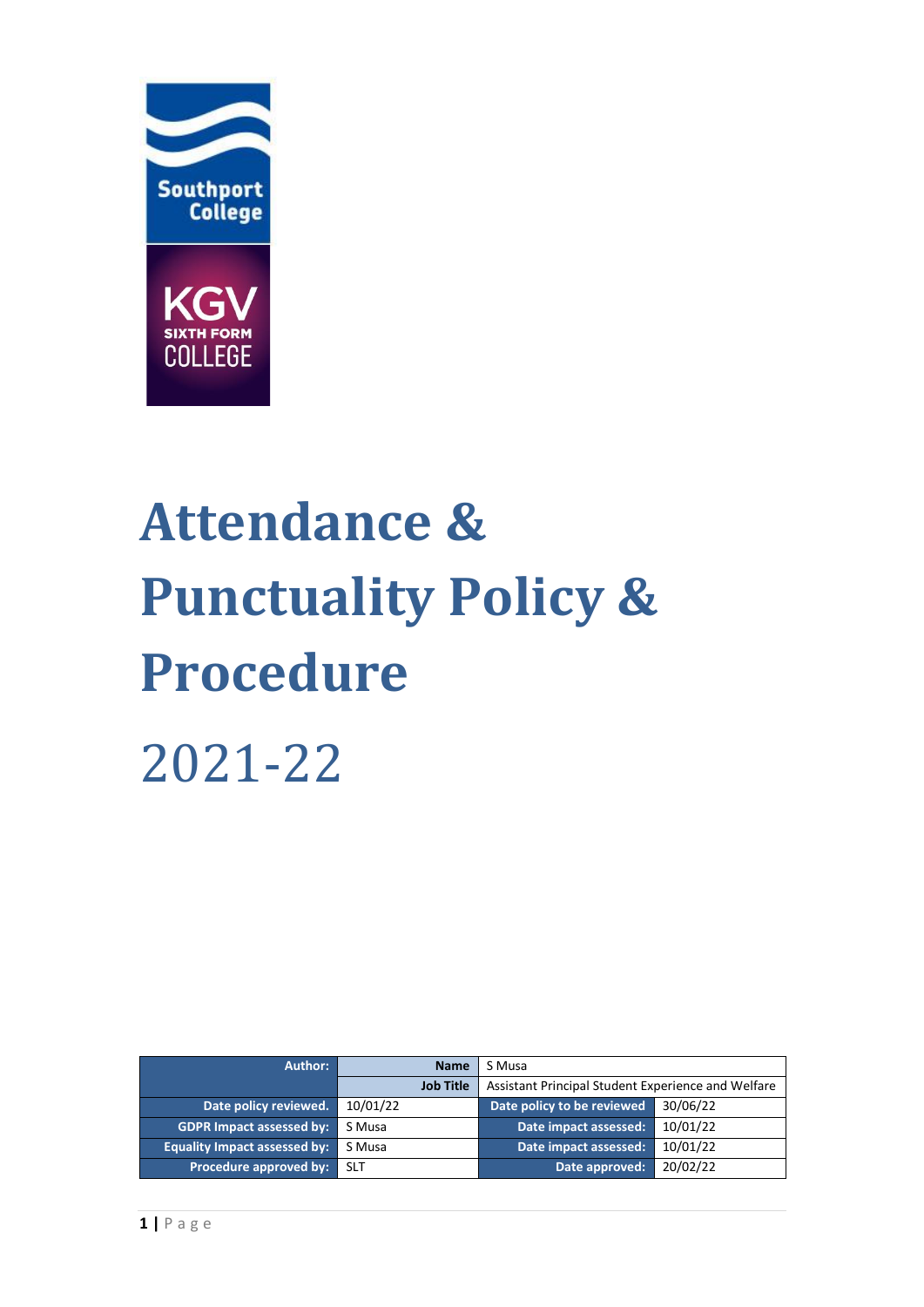### **Contents**

| 2.  |  |
|-----|--|
| 3.  |  |
|     |  |
|     |  |
|     |  |
|     |  |
| 9.  |  |
| 10. |  |
| 11. |  |

## <span id="page-1-0"></span>**1. Introduction**

- 1.1 College timetables are designed to deliver teaching and learning to students in the number of hours and sessions needed by them to succeed on their chosen Programme of Study. If students do not attend then they limit their ability to succeed, students who are not punctual not only reduce their time for study but also delay and restrict the teaching and learning of other students within the group.
- 1.2 All students should aspire to have 100% attendance and punctuality. Improving attendance and punctuality improves achievement and supports students in achieving their full potential. Attendance is an essential behaviour in preparing students for employment.
- 1.3 All children and young people, regardless of their circumstances, are entitled to an efficient, full time education which is suitable to their age, ability, aptitude and any special educational needs they may have. Children and young people missing education are at significant risk of underachieving, being victims of harm, exploitation or radicalisation, and becoming NEET (not in education, employment or training) later in life. Effective information sharing between parents/carers, education providers and local authorities is critical to ensuring that all young people are safe and receiving suitable education.
- 1.4 The College will monitor the attendance of students identified as part of a Vulnerable Group, having a serious safeguarding risk and those with an EHCP, on a daily basis.

#### <span id="page-1-1"></span>**2. Scope**

- 2.1 This policy applies to all students of the College including those on Higher Education programmes and apprenticeships.
- 2.2 This policy covers student attendance and punctuality for all timetabled sessions and work placement activities.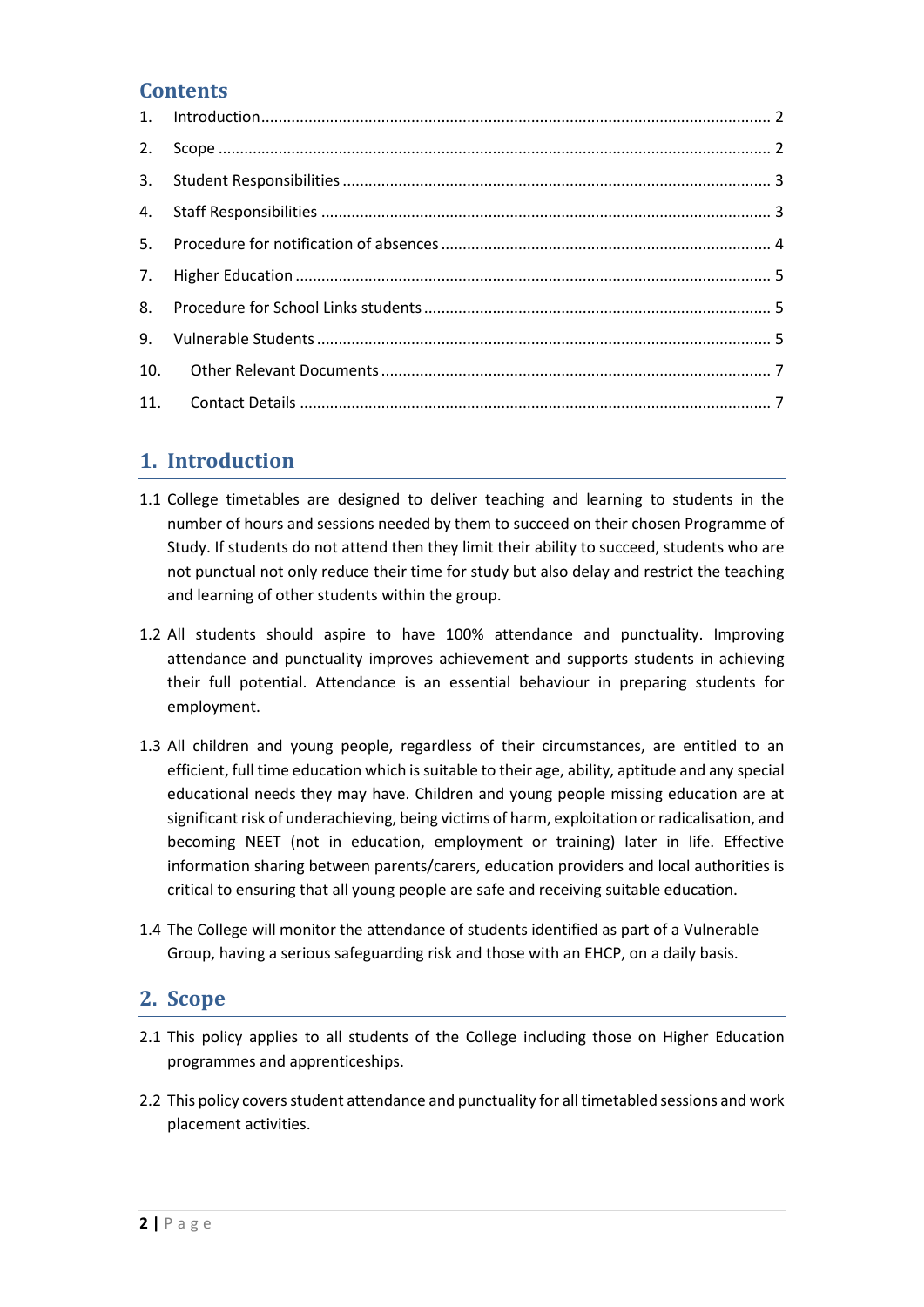## <span id="page-2-0"></span>**3. Student Responsibilities**

- 3.1 With the above in mind the College expects all students to:
	- Ensure 100% attendance for all sessions including maths and English (where applicable).
	- Notify your Progress Tutor (full time 16-18) or course tutor in advance if you know that you will be **absent** for a session (with an acceptable reason).
	- Arrive on time for the beginning of all sessions, including maths and English (where applicable).
	- Notify your Progress Tutor (full time 16-18) or course tutor in advance if you know that you will be **late** for a session (with an acceptable reason).
	- Minimise disruption to the rest of the class when arriving late to a session.
	- Ensure that routine medical and dental appointments are only be made on study days or during holiday periods (wherever possible).
	- Ensure that holidays are not taken during term (the College calendar is available via the website and is published far in advance of the start of the academic year).
	- Understand that unauthorised absences may affect their attendance record, opportunities for progression and references for employment or further study.
	- Recognise that poor attendance and punctuality can result in any financial support being withdrawn.
	- Acknowledge that poor attendance or punctuality will result in action being taken under the Maintaining Student Responsibility - Academic Policy and Procedure.

## <span id="page-2-1"></span>**4. Staff Responsibilities**

- 3.1 It is recognised that tutors also have a responsibility to monitor the attendance and punctuality of students in their sessions and to follow the College guidelines, namely to:
	- Arrive on time to each session
	- Complete registers accurately within 30 minutes of the start of each session to monitor attendance
	- Ensure the register is taken at the beginning of the session and that any student who is not in class when the register is taken will be identified on the register as late. Students should not be sent away from sessions if they are late.
	- Monitor attendance and punctuality of students closely and set Specific, Measurable, Achievable, Realistic and Time bound (SMART) targets for improvements
	- Inform the Progress (or Pastoral) Tutor of any issues or emerging pattern of absences /lateness so that appropriate measures can be instigated
	- Tutors / Progress tutors will follow up any students who are absent with parents/carers (if under 18). The absence of any School Links/Taster student should be referred to the School Links Co-ordinator.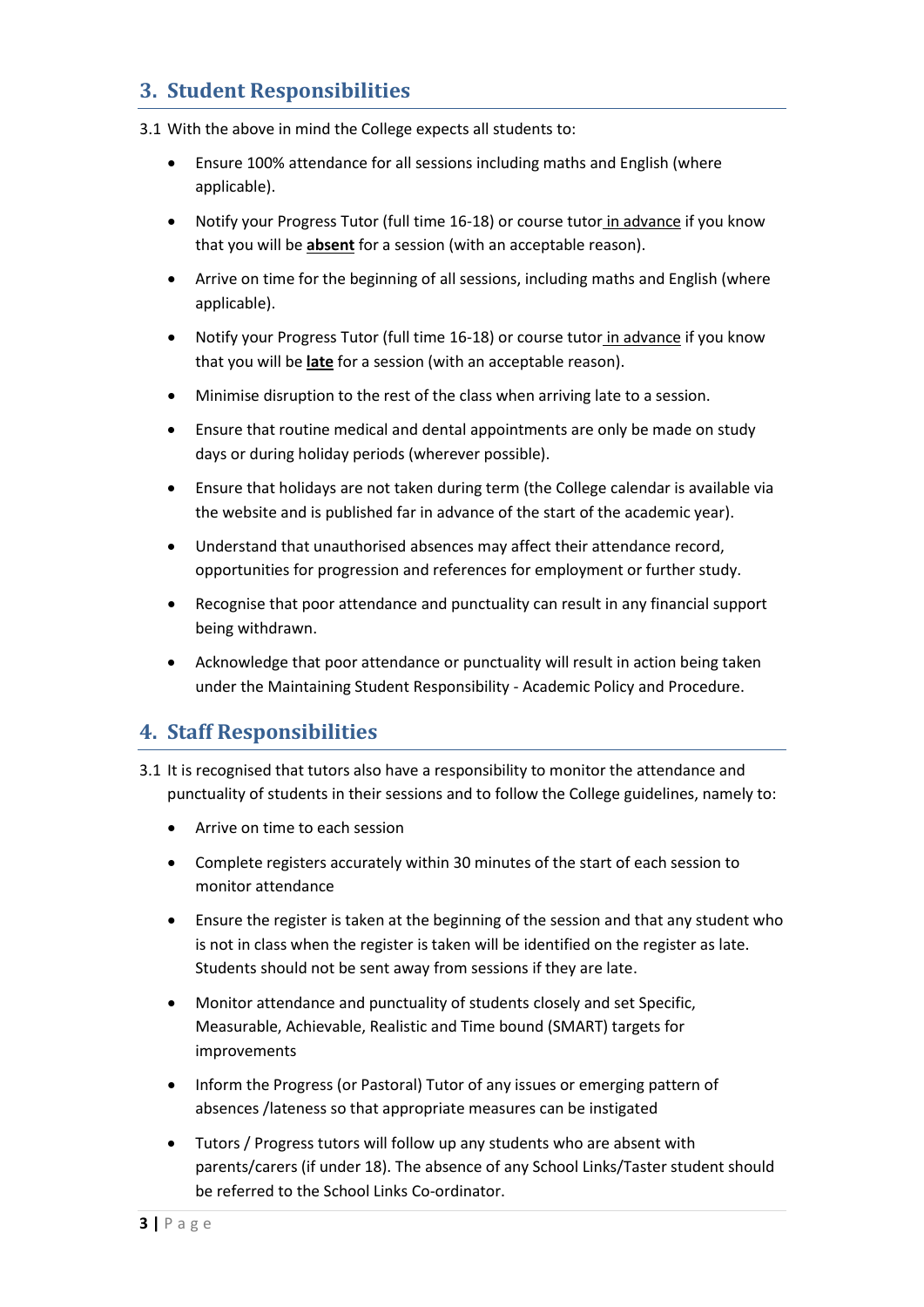Tutors / Progress tutors will follow up absenteeism of vulnerable students with the Safeguarding Team or taster organiser.

## <span id="page-3-0"></span>**5. Procedure for notification of absences**

- 5.1 From time to time, due to sickness/absence, attendance at College may not be possible. Under these circumstances, the following guidance applies. If you are sick and unable to attend you must notify the College before the start of your session on the first day of absence telephoning:
- 5.1.1 **Full/Part time students (Southport College):** the main Information and Reception Desk at Mornington Road, Southport on (01704 500606).The appropriate email address will be provided during induction.
- 5.1.2 **Full time students (KGV College):** the main Information and Reception Desk at Scarisbrick New Road, Southport on (01704 530601).The appropriate email address will be provided during induction.
- 5.2 **A relative or friend can email/call on your behalf** and the email/call should be made prior to the start of your first session. You or the e-mailer/caller must provide the following:
	- Your name and/or the caller's name
	- The course you are attending
	- How long the sickness is likely to last
	- Whether medical treatment is being sought
	- Your absence will then be logged on ProMonitor to notify staff and registers will reflect that you are sick.
- 5.3 Upon returning to college after sickness of **fewer than 7 calendar days**, a doctors' note or letter may be requested from the parent/guardian (students over the age of 18 can self-certificate). The written confirmation of the absence should be handed in to your Progress Tutor (full-time 16-18 students) or course tutor (adult and part-time students) immediately upon your return to college.
- 5.4 Any student who cannot attend due to sickness for **more than 7 calendar days** must provide proof that they have sought professional medical advice. Where possible a sick note or other signed confirmation of the illness should be provided. If the illness continues beyond the period of the first sick note, further sick notes (or other signed confirmation) should be submitted so that the whole period of sickness is covered. If the period of illness becomes protracted and results in the student being unable to successfully complete their course of study, relevant staff i.e. the Health and Wellbeing Coordinator, Safeguarding Officer or Learning Support Manager should be made aware to enable reasonable adjustments to be put into place (if appropriate). The student may be invited to re-start the course during the next academic year or at the next intake, whichever is the sooner.
- 5.5 All other absence must have been agreed with the Progress Tutor and course leader in advance of the absence.
- 5.6 Failure to follow the College procedures may result in any financial support provided being withheld/withdrawn.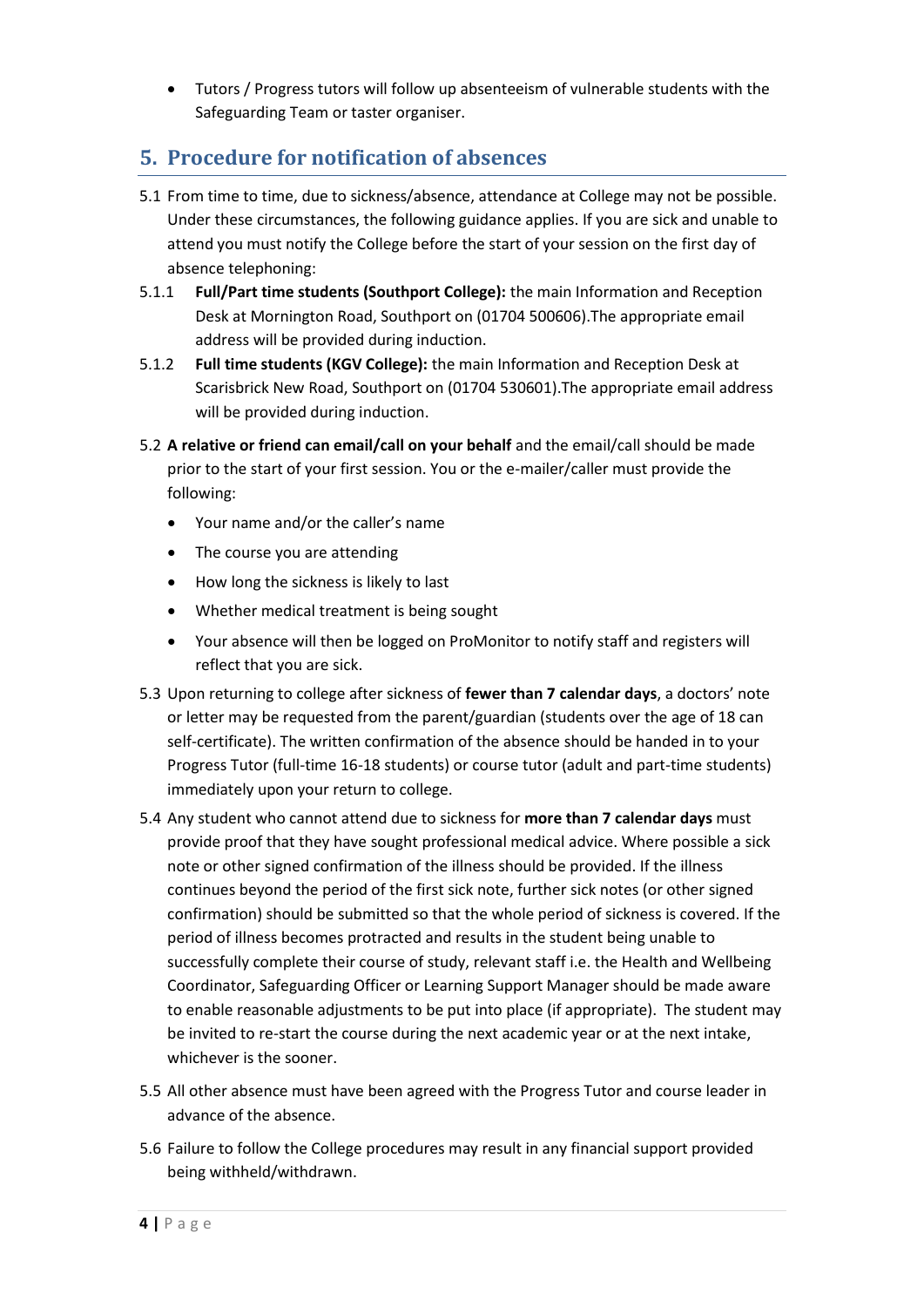- 5.7 The College will notify the relevant local authority of the details of relevant students who fail to attend regularly, or have missed ten College days or more without permission
- 5.8 Where a relevant learner has not returned to College for ten days after an authorised absence, or is absent from College without authorisation for twenty consecutive College days, the learner can be removed from the admission register when the College and (where relevant) the local authority have failed, after jointly making reasonable enquiries, to establish the whereabouts of the learner. This only applies if the College does not have reasonable grounds to believe that the learner is unable to attend because of sickness or unavoidable cause.

# <span id="page-4-0"></span>**7. Higher Education**

- 7.1 Whilst the College expects an attendance rate of 100% it is accepted that occasionally external factors may affect attendance for HE students. The College therefore sets a minimum expectation of 85% attendance for students on HE programmes but recognises that excellent attendance and engagement supports students in achieving their full potential.
- 7.2 In order to ensure the best outcomes for students it should be acknowledged that poor attendance or punctuality will result in action being taken under the Maintaining Student Responsibility - Academic Policy and Procedure.

## <span id="page-4-1"></span>**8. Procedure for School Links students**

- 8.1 School students studying vocational programmes are expected to attend College in line with the expectations set out in *Section 3 Student Responsibilities* and to notify the College of any absence as stated in *Section 5 Procedure for notification of absences*.
- 8.2 Tutors should notify the Head of Learning Support (01704 392872) of any absence or lateness of any School Links student. They will then inform the relevant school in accordance with their service agreement.

#### <span id="page-4-2"></span>**9. Vulnerable Students**

- 9.1 There are a number of vulnerable students across the College, particularly in the following groups:
	- Looked After Children
	- Care Leavers
	- Teenage Parents
	- Young Carers
	- Those under the Youth Offending Service
	- Those with significant mental health issues
	- Those who have been or are being exploited
- 9.2 These students often have extra barriers to overcome and may require extra support with day to day life. They are often supported by an external network of organisations but need our help and encouragement too. They can experience disruption in their personal lives and education and they may have genuine reasons for absence or poor punctuality that are beyond their control.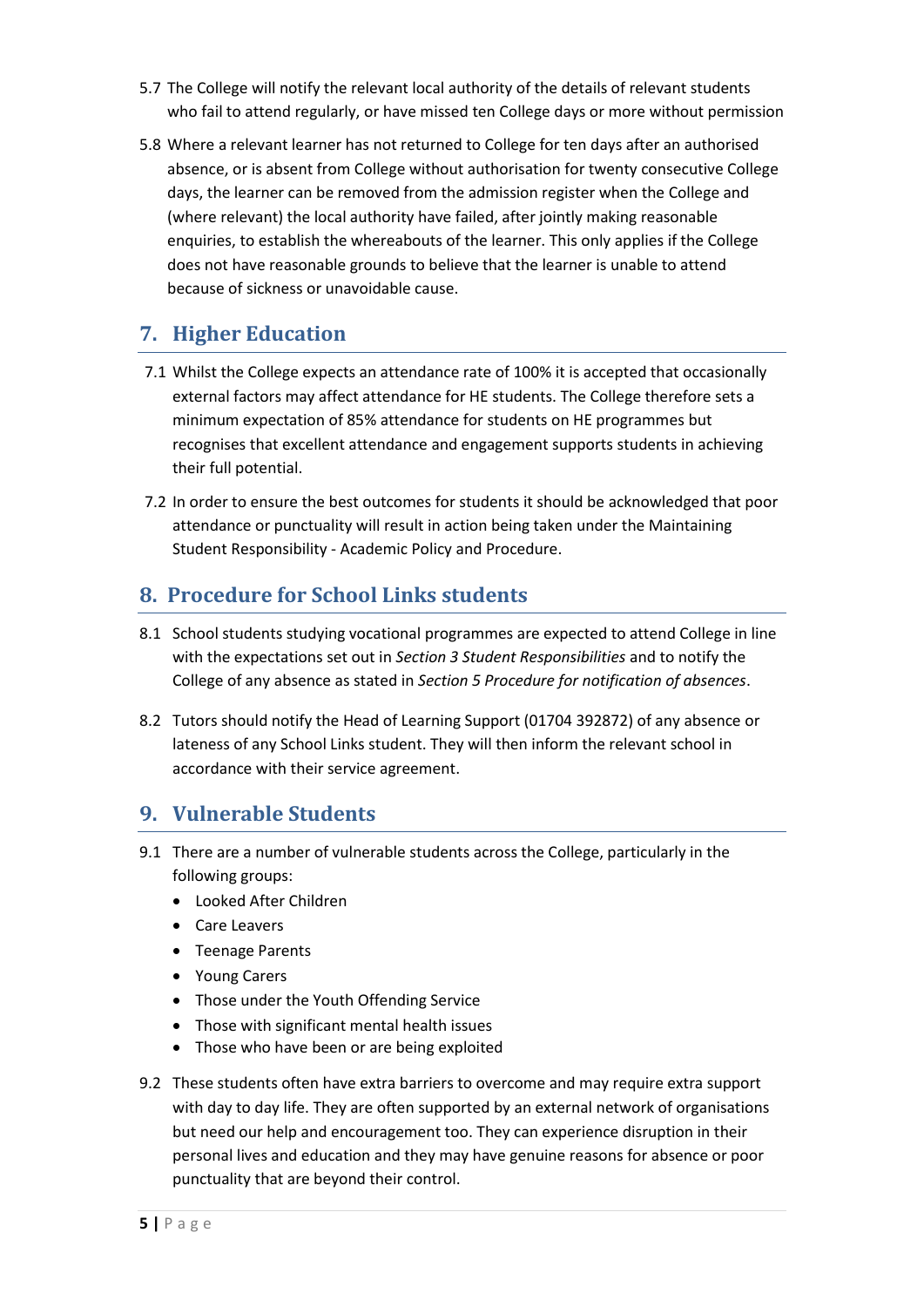- 9.3 In some instances these students may be set realistic attendance targets but the College must be informed of any absence, as set out in *Section 5 Procedure for notification of absences.*
- 9.4 If you have concerns regarding the repeated absence of a learner you should notify the Progress Tutor and Safeguarding Team immediately. Going missing, particularly repeatedly, can act as a vital warning sign of a range of safeguarding risks, including abuse and neglect, which may include sexual abuse or exploitation; child criminal exploitation; mental health problems; substance abuse and other issues. Early intervention is necessary to identify the existence of any underlying safeguarding risk and to help prevent the risks of them going missing in future.

# **10.Making Reasonable Enquiries**

- 10.1 The term 'reasonable enquiries' grants Colleges and local authorities a degree of flexibility in decision-making, particularly as the steps that need to be taken in a given case will vary. The term 'reasonable' also makes clear that there is a limit to what the College and local authority is expected to do.
- 10.2 In line with the duty under section 10 of the Children Act 2004, the expectation is that schools, Colleges and the local authority will have in place procedures designed to carry out reasonable enquiries. The type of procedures may include the appropriate person checking with relatives and other local stakeholders who are involved. Any information provided will be recorded on ProMonitor.
- 10.3 If there is reason to believe a child is in immediate danger or at risk of harm, this information should be passed immediately to a member of the Safeguarding Team who will a referral to children's social care (and the police if appropriate).
- 10.4 When the whereabouts of a child or vulnerable young person is unclear or unknown, it is reasonable to expect that the local authority and the College will complete and record on ProMonitor one or more of the following actions:
	- make contact with the parent, relatives and carers using known contact details;
	- check local databases within the local authority;
	- follow local information sharing arrangements and where possible make enquiries via other local databases and agencies e.g. those of housing providers, College admissions, health services, police, refuge, Youth Justice Services, children's social care, and HMRC;
	- check with agencies known to be involved with family;
	- check with local authority and College from which child or young person moved originally, if known;
	- check with any local authority and College to which a child may have moved;
- 10.5 Making these enquiries may not always lead to establishing the location of the child, but will provide a steer on what action should be taken next, for example, to contact the police, children's social care and, in cases where there may be concerns for the safety of a child who has travelled abroad or who is in immediate danger, the Police.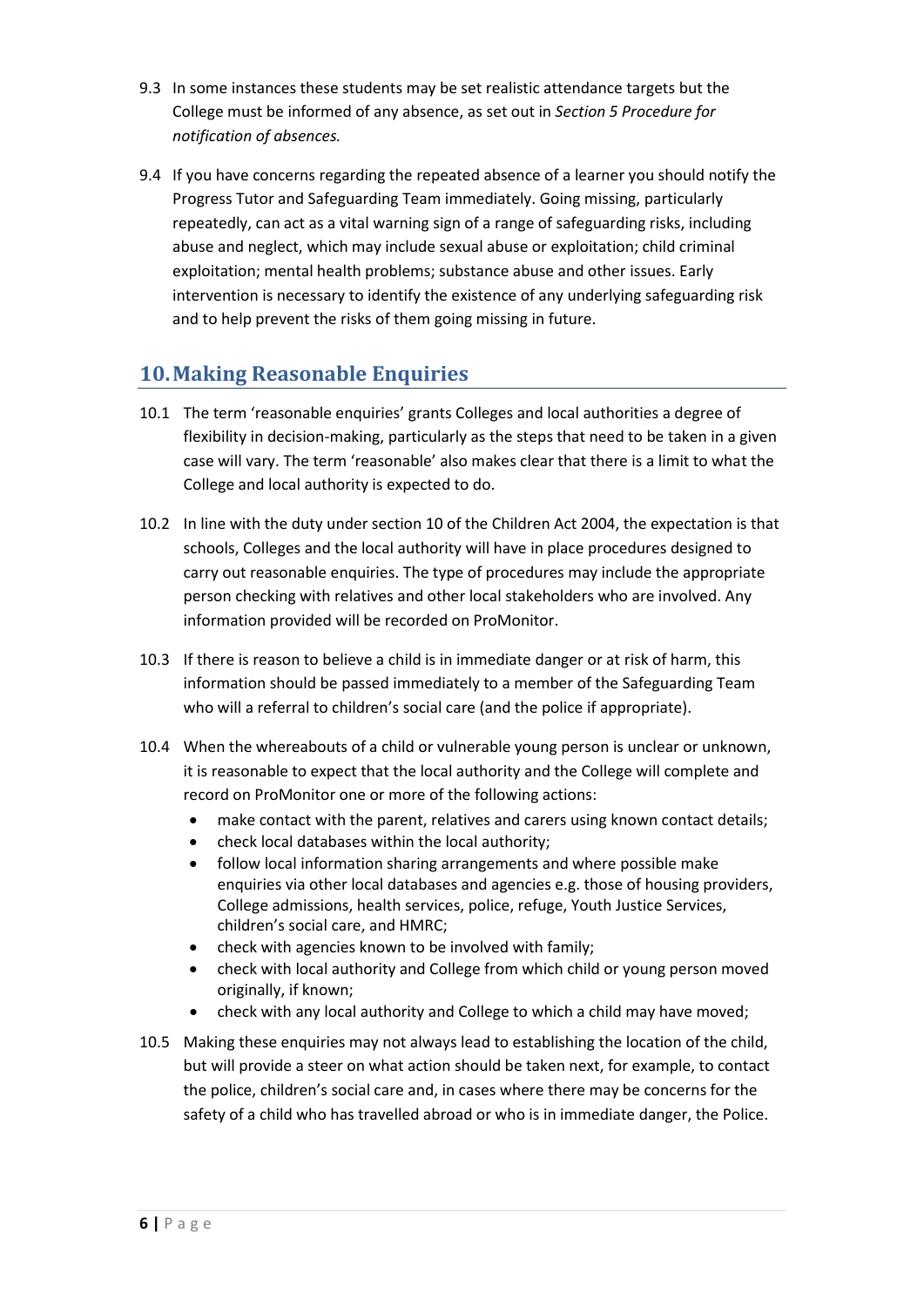# **11. Data and Confidentiality**

- 11.1 Instances of Children Missing Education (CME) will be recorded in a central record on ProMonitor.
- 11.2 All personal and sensitive information will be managed in accordance with the Data Protection Act 2018, UK General Data Protection Regulation (UKGDPR) and the Common Law Duty of Confidentiality.
- 11.3 There may be occasion where the College is obliged to disclose information, notwithstanding that the learner has refused consent:
	- Where the learner's behaviour threatens their safety or safeguarding, and that of others;
	- *Or* where the College would be liable to civil or criminal liability for failure to disclose.

# <span id="page-6-0"></span>**12.Other Relevant Documents**

12.1 The following documents and procedures are available from the Student Information Desk or on the College website and for staff on the Intranet:

- Maintaining Student Responsibility Academic Procedures
- Maintaining Student responsibility Conduct procedures
- Admissions Policy
- Higher Education Admissions Policy
- Safeguarding Policy
- Equality and Diversity Policy
- Disability Statement
- Cancellation of Non-Medical Help Sessions Procedure (HE)
- Information for Students Leaflet

#### <span id="page-6-1"></span>**13.Contact Details**

13.1 For further information on this policy please contact the Assistant Principal – Curriculum & Quality, Head of Central Services, Student Engagement Officer or Quality

- & Support Officer.
- 13.2 Useful contacts

| Safeguarding Team                        | 01704 392821 |
|------------------------------------------|--------------|
| Information & Reception Desk (Southport) | 01704 392704 |
| Information & Reception Desk (KGV)       | 01704 530601 |